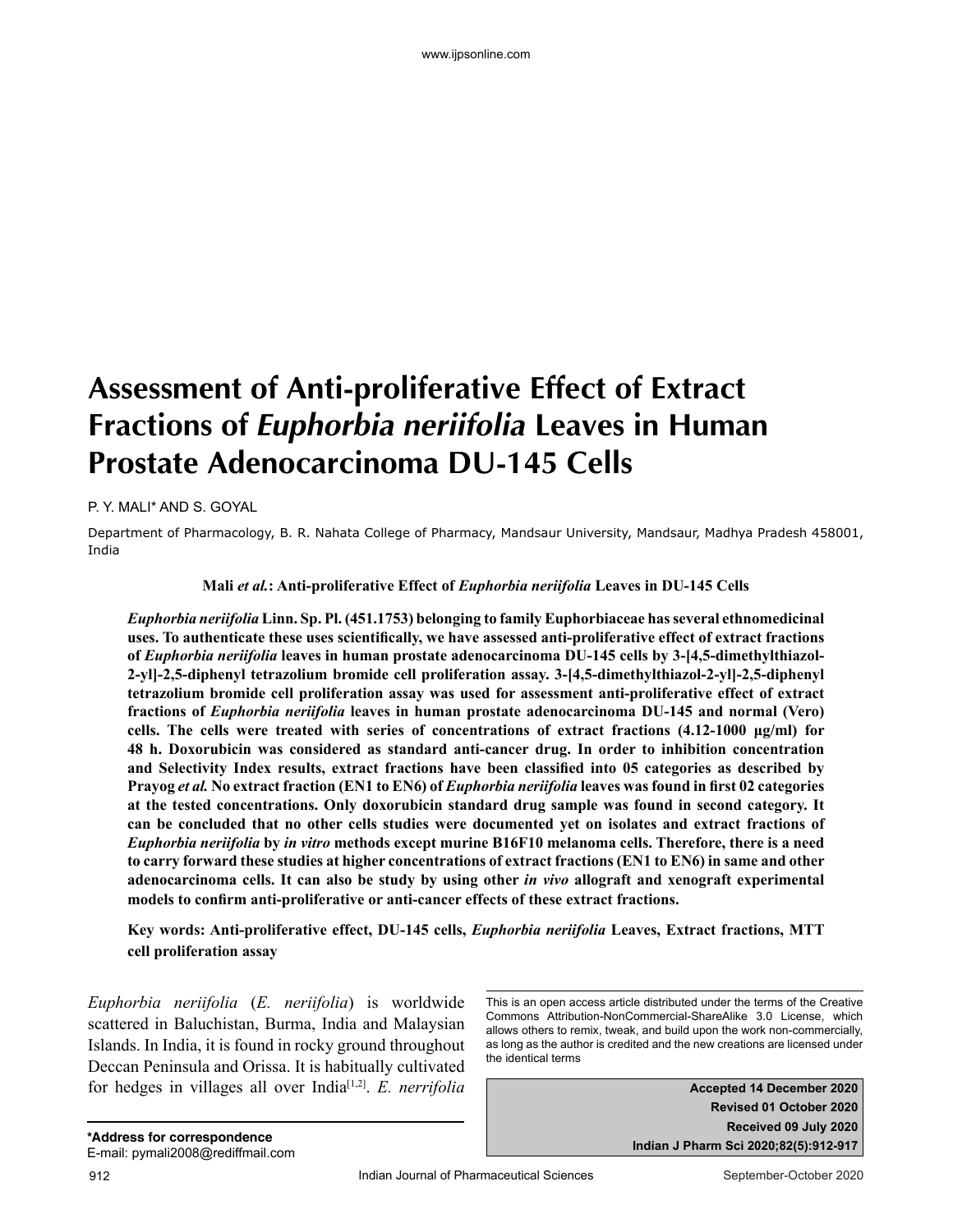has several ethnomedicinal uses. The latex of *E. nerrifolia* is an active ingredient of many Ayurvedic formulations like Abhaya lavana, Avittoladi bhasma, Citrakadi taila, Jatyadi varti, Snuhidugdhadi varti, Snuhi ghrta and Jalodarari ras. *E. neriifolia* has been traditionally indicated in Vatavyadhi, Gulma, Udara, Sula, Sotha, Arsas, Kusta and Medoroga<sup>[3,4]</sup>. Latex is acrid, laxative, pungent and good for treatment of tumors, abdominal troubles and leucoderma. It is also used as a purgative, rubefacient, carminative, expectorant, whooping cough, gonorrhea, leprosy, asthma, dyspepsia, and jaundice, enlargement of the spleen, colic and stone in the bladder. It is used to remove cutaneous eruptions and warts<sup>[1,5]</sup>. Leaves are brittle, heating, carminative, improve the appetite, good for treatment of tumors, pain, inflammation, abdominal swelling and bronchial infection<sup>[5]</sup>. The leaves of *E. neriifolia* extract and its isolates have been reported scientifically using various *in vivo* and *in vitro* experimental methods for anti-carcinogenic<sup>[6-8]</sup> and cytotoxicity[9,10] properties. The leaves of *E. neriifolia* is reported to have phytochemicals such as kaempferol<sup>[11]</sup>, taraxerol<sup>[12]</sup>, euphol<sup>[13]</sup>, quercetin and rutin<sup>[14]</sup>, (24R)cycloartane-3β,24,25-triol,5,4'-dihydroxy-3,7,3',5' tetramethoxyflavone, pachypodol, combretol<sup>[15]</sup>, 2-(3,4-dihydroxy-5-methoxy-phenyl)-3, 5-dihydroxy-6,7-dimethoxychromen-4-one<sup>[16,17]</sup>, etc. Prostate Carcinoma (PCa) is the  $2<sup>nd</sup>$  most common cause of cancer and  $6<sup>th</sup>$  leading cause of cancer death among men worldwide<sup>[18]</sup>. Molecular mechanisms underlying onset and progression of PCa was not fully understood, but the factors implicated in pathogenesis of this disease include age, race, diet, androgen secretion and metabolism and activated oncogenes<sup>[19-21]</sup>. The search for efficient mode of prevention is presently in progress. Recently studies have shown that the use of Pomegranate Juice (PJ) components consists of luteolin, ellagic acid and punicic acid together inhibit the growth of hormone‑dependent and hormone‑refractory prostate cancer cells and inhibit their migration<sup>[22]</sup>. Additionally, Bhandari has reviewed the beneficial role of pomegranate in other disorders including prostate cancer<sup>[23]</sup>. In reference with these studies, the role of *E. neriifolia* leaves in human prostate adenocarcinoma DU-145 cells was not evaluated yet. Therefore, the present study was an effort to assess anti-proliferative effect of extract fractions of *E. neriifolia* leaves in human prostate adenocarcinoma DU-145 and normal (Vero) cells using 3-[4,5-dimethylthiazol-2-yl]-2,5 diphenyl tetrazolium bromide (MTT) cell proliferation assay. The *E. neriifolia* plant and its leaves (Fresh

and well grown) were collected from local region of Bhopal, Madhya Pradesh, India. The taxonomist, Dr. Vijay V. Bhadane, Department of Botany, Pratap College, Amalner-425401, Maharashtra, India was authenticated the plant. Voucher specimen (No. PCA/ Bot-P1637) was assigned and deposited in the same. The detailed procedure of extraction and fractionation of *E. neriifolia* leaves was mentioned in earlier report of Mali *et al.*<sup>[24]</sup>. The extract fractions obtained were concentrated, dried and designated as EN1 (Petroleum ether extract fraction), EN2 (Toluene extract fraction), EN3 (Chloroform extract fraction), EN4 (Ethyl acetate extract fraction), EN5 (n-butanol extract fraction) and EN6 (Aqueous extract fraction) use for further studies. The stock solutions of extract fractions was prepared by weighing accurately 10 mg of each extract fraction and dissolved into 1 ml of Dimethyl sulfoxide (DMSO) solution, i.e. 10 mg/ml and diluted with culture medium. The final working concentrations of each extract fractions were achieved 1000 µg/ml. The human prostate adenocarcinoma (DU-145) and normal (Vero) epithelial cells (American Type Culture Collection, USA) were procured from the National Centre for Cell Science, Pune and Maharashtra, India. DU-145 and Vero cells was cultured in Dulbecco's modified eagle's media, fortified with 10 % fetal bovine serum and incubated under  $5\%$  CO<sub>2</sub> humidified incubator at 37° until 70-80 % confluence reached. The cells were dissociated with 0.2 % trypsin, 0.02 % EDTA in phosphate buffer saline solution. The stock cultures were grown initially in  $25 \text{ cm}^2$  tissue culture flasks, then in  $75 \text{ cm}^2$ , and finally in  $150 \text{ cm}^2$  tissue culture flask and cell proliferation assay was carried out 96 well microtiter plates. The cells were seeded in 96 well plates in DMEM supplemented with 10 % Fetal Bovine Serum (FBS). After 24 h of inoculation in humidified  $CO_2$  (5 %) with air environment at 37°, when cells became 70-80 % confluent, then the cells were grown in 96 well plates for establishment of monolayer at density of  $1 \times 10^5$  cells per well according to the instruction given in kit manual<sup>[25,26]</sup>. After achieving desired cell density, cells were treated with one third dilution series of various extract fractions (4.12, 12.35, 37.04, 111.1, 333.3 and 1000 μg/ml) and incubated further for 24 h. Then after next day, 20 μl of MTT solution (5 mg/ml) were added in each well and plate was re-incubated for 4 h. Finally, 100 μl of DMSO:Isopropyl alcohol (IPA) (60:40) solubilizing mixture was added to dissolve formazan crystals. Then absorbance of the plate was measure at 570 nm by using a 96 well micro plate. Percentage cytotoxicity or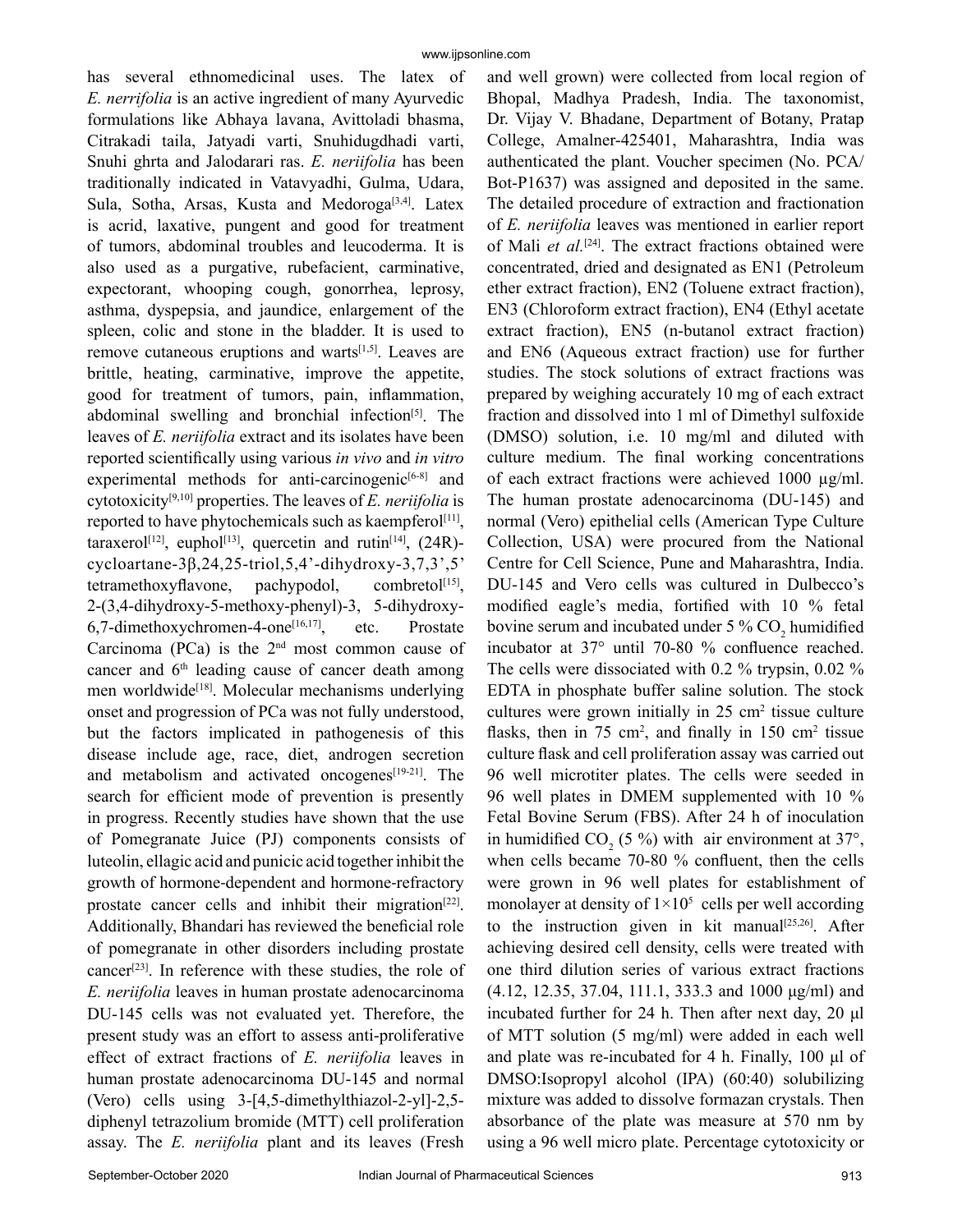percentage cell growth inhibition was calculated using equation. Percentage viability= $(A_{r} - A_{B})/(A_{c} - A_{B}) \times 100$ 

Where,  $A_r = Absorbance$  of treated cells (drug);  $A_B =$ Absorbance of blank (only media); AC=Absorbance of control (untreated). Therefore, percentage cytotoxicity or percentage cell growth inhibition=100 percentage cell survival. The plot of percentage cell inhibition versus sample concentration was used to calculate the 50 % Inhibition Concentration (IC<sub>50</sub>). Selectivity Index (SI) was also calculated from the ratio of IC<sub>50</sub> of Vero cells versus cancerous (DU-145) cells. SI values indicate selectivity of extract fraction in tested cells. Extract fractions with SI>3 were measured to have high selectivity<sup>[27-29]</sup>. Data of percent cell growth inhibition were expressed as means of three independent observations (n=3). The  $IC_{50}$  was determined by interpolating concentration (X-axis) vs. percentage cell inhibition (Y-axis) by linear regression equation using Microsoft Excel, 2007, Microsoft Corporation, USA. Cytotoxicity (*In vitro*) analysis has become an essential part of drug discovery process because it is convenient, cost effective and predictive means of characterizing toxic effects of new chemical entities. The early and routine implementation of this analysis is evidence to its prognostic importance for humans<sup>[30]</sup>. *In vitro* cell line model is of at least equal concern to the human xenograft model<sup>[31]</sup>. Herbal medicine comprise a widespread substitute for cancer prevention and treatment worldwide<sup>[32-35]</sup>. Around sixty percent of anticancer medicines presently have isolated from medicinal plants. Recently, more than three thousand plants globally reported to have anticancer effects<sup>[36]</sup>. In emphasized with this, our result of percentage cell inhibition,  $IC_{50}$  and SI of extract fractions (EN1 to

EN6) of *E. neriifolia* leaves for both cells were shown in Table 1 and fig. 1. In order to  $IC_{50}$  and SI results, extract fractions have been classified into 05 categories as described by Prayog *et al.*[28]. Firstly, potentially cytotoxic (IC<sub>50</sub> in DU-145<100  $\mu$ g/ml) and high SI (SI≥3), no sample was found in this category. Secondly, moderate cytotoxic (100  $\mu$ g/ml IC<sub>50</sub> in DU-145  $\leq 1000$  µg/ml) and high SI (SI $\geq 3$ ), only Doxo sample was found. Thirdly, moderate cytotoxic (100  $\mu$ g/ml<IC<sub>50</sub> in DU-145≤1000  $\mu$ g/ml) and less SI (SI˂3), the EN1, EN2 and EN3 samples were found. Fourthly, toxic to only Vero cells and it was EN1 and EN2. Lastly, non-toxic in DU-145 and Vero cells  $(IC_{50} > 1000 \mu g/ml)$  and they were EN4, EN5 and EN6. Extract fractions in first 02 categories could be taken for further bioassay guided experimentation and highest SI indicate its ultimate potential for biopharmaceutical use among the tested extract fractions<sup>[28]</sup>. In line with above statement, no extract fraction was found in first 02 categories at the tested concentrations. Only doxorubicin standard drug sample was found in second category. As per earlier evidences on *in vitro* cytotoxicity studies on *E. neriifolia* isolates and extracts which suggested that studies were performed using murine B16F10 melanoma cell line only. These studies includes *in vitro* cytotoxicity of euphol isolated from triterpenoidal sapogenin fraction of *E. neriifolia* leaf was assessed using murine F10B16 melanoma cell line. Results of assay revealed that 50 % inhibition concentration was  $173.78$  mg/ml<sup>[13]</sup>. Anticancer activity of methanolic extracts of *E. neriifolia*, *Euphorbia hirta* (*E. hirta*) and *Euphorbia tirucalli* (*E. tirucalli*) against B16F10 melanoma cancer cell line was performed. These plants showed significant cytotoxicity against B16F10

TABLE 1: PERCENTAGE CELL INHIBITION, IC<sub>50</sub> AND SI OF EXTRACT FRACTIONS OF *E. NERRIFOLIA* **AGAINST DU-145 AND VERO CELLS**

| Conc.                   | DU-145 cells    |                 |                 |                   |                   |                   |       | Vero cells      |                 |                 |                 |                   |                    |                   |
|-------------------------|-----------------|-----------------|-----------------|-------------------|-------------------|-------------------|-------|-----------------|-----------------|-----------------|-----------------|-------------------|--------------------|-------------------|
| µg/ml                   | EN <sub>1</sub> | EN <sub>2</sub> | EN <sub>3</sub> | EN <sub>4</sub>   | EN <sub>5</sub>   | EN <sub>6</sub>   | Doxo  | EN <sub>1</sub> | EN <sub>2</sub> | EN <sub>3</sub> | EN4             | EN <sub>5</sub>   | EN <sub>6</sub>    | Doxo              |
| 4.12                    | 9.15            | 12.12           | 2.26            | 2.25              | 2.26              | 1.55              | 15.24 | 1.64            | 2.31            | 1.67            | 1.98            | 0.35              | 0.35               | 0.65              |
| 12.35                   | 14.67           | 23.02           | 14.15           | 3.65              | 2.43              | 2.23              | 24.35 | 2.06            | 5.34            | 3.41            | 2.45            | 0.98              | 0.98               | 1.14              |
| 37.04                   | 22.36           | 34.13           | 22.56           | 8.45              | 3.56              | 2.65              | 41.37 | 6.34            | 13.05           | 7.23            | 6.34            | 1.22              | 1.23               | 1.57              |
| 111.11                  | 40.14           | 48.07           | 36.48           | 15.54             | 8.23              | 3.75              | 52.2  | 15.24           | 26.34           | 9.34            | 12.34           | 1.65              | 1.65               | 2.13              |
| 333.33                  | 58.5            | 66.15           | 47.18           | 14.65             | 12.65             | 12.24             | 63.1  | 32.21           | 34.24           | 16.34           | 15.32           | 2.65              | 2.04               | 3.62              |
| 1000                    | 70.39           | 76.09           | 66.28           | 44.55             | 46.45             | 36.05             | 71.24 | 46.21           | 52.31           | 36.35           | 45.34           | 25.34             | 18.32              | 22.31             |
| $IC_{50} \mu g/ml$      | 508.9           | 379.8           | 599.8           | 1150 <sup>A</sup> | $1124^{\text{A}}$ | 1439 <sup>A</sup> | 376.8 | 993             | 866.4           | $1430^{\circ}$  | $1131^A$        | 2115 <sup>A</sup> | 2956 <sup>A</sup>  | 2384 <sup>A</sup> |
| Selectivity Index (S.I) |                 |                 |                 |                   |                   |                   |       |                 |                 |                 |                 |                   |                    |                   |
| <b>Samples</b>          | EN <sub>1</sub> |                 | EN <sub>2</sub> |                   | EN <sub>3</sub>   |                   | EN4   |                 | EN <sub>5</sub> |                 | EN <sub>6</sub> |                   | Doxo               |                   |
| S.I                     | 1.95            |                 | 2.28            |                   | 2.38              |                   | 0.98  |                 | 1.88            |                 | 2.05            |                   | >6.32 <sup>B</sup> |                   |

DU-145: Human prostate adenocarcinoma cells; Vero: normal African green monkey kidney cells; EN1: Petroleum ether extract fraction; EN2: Toluene extract fraction; EN3: Chloroform extract fraction; EN4: Ethyl acetate extract fraction; EN5: n-butanol extract fraction; EN6: Aqueous extract fraction; Conc.: Concentration (µg/ml); Doxo: Doxorubicin; IC<sub>50</sub>: 50 % inhibition concentration; Data of percent cell growth inhibition were expressed as the means of three independent observations (n=3). SI=IC<sub>50</sub> of Vero cells/IC<sub>50</sub> of DU-145 cells; <sup>A</sup>IC<sub>50</sub>>1000 µg/ml is considered to inactive;  ${}^{8}S1$  referred to SI, when SI value >3 indicates high selectivity.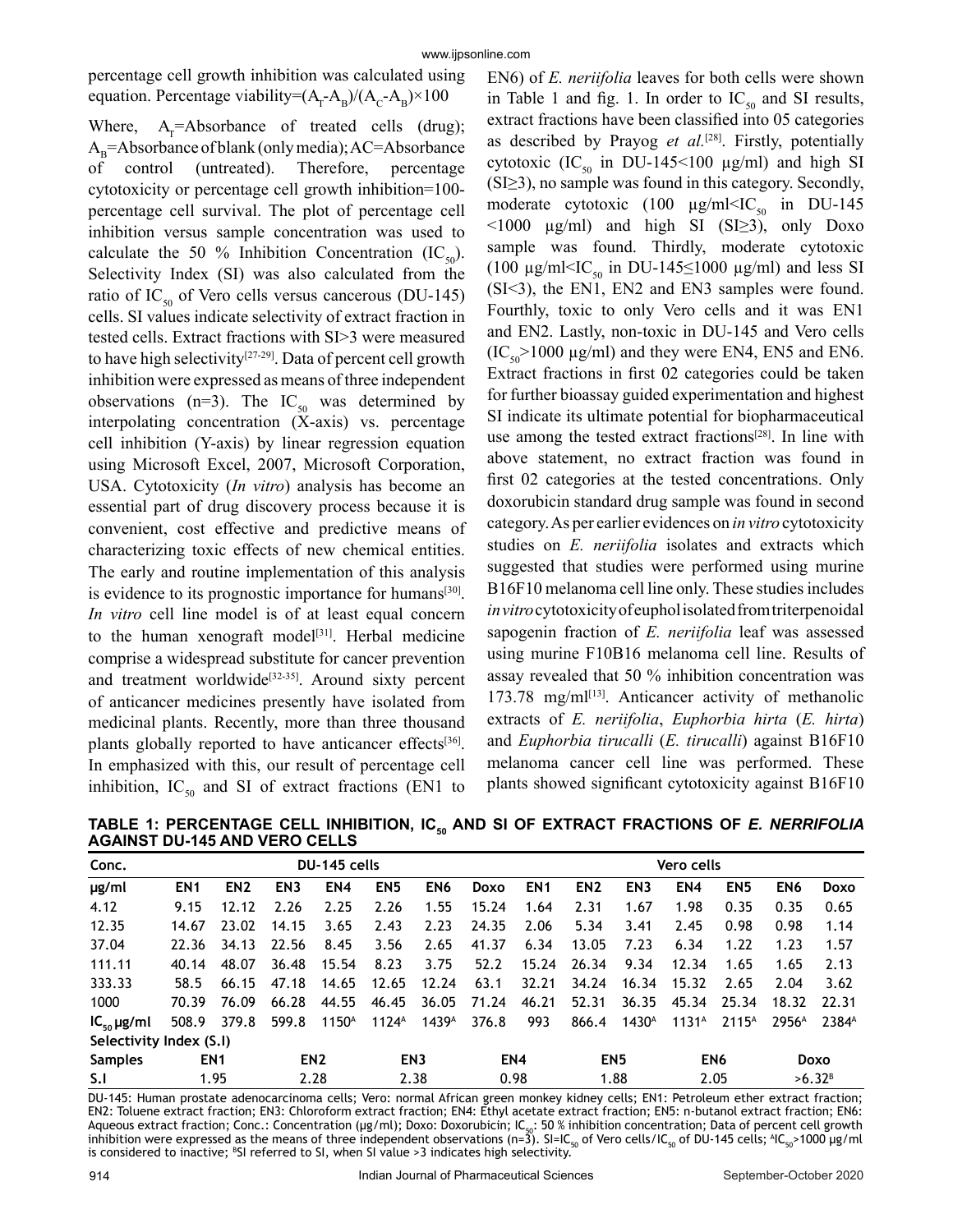www.ijpsonline.com



**Fig. 1: Percentage cell inhibition of extract fractions of** *E. neriifolia* **against DU-145 and Vero cells. A: Percentage cell inhibition of EN1 extract fraction; B: Percentage cell inhibition of EN2 extract fraction; C: Percentage cell inhibition of EN3 extract fraction; D: Percentage cell inhibition of EN4 extract fraction; E: Percentage cell inhibition of EN5 extract fraction; F: Percentage cell inhibition of EN6 extract fraction; G: Percentage cell inhibition of doxorubicin**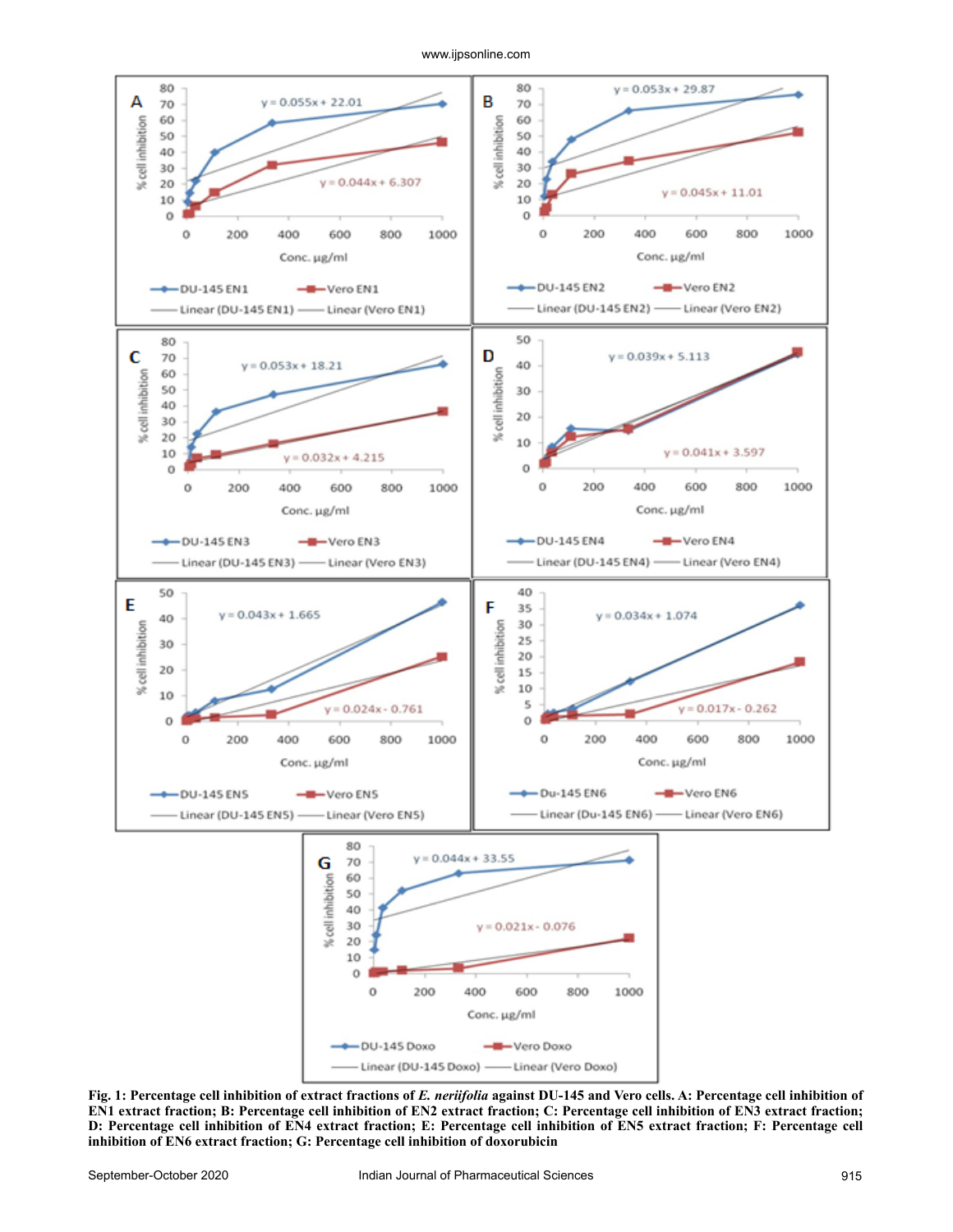melanoma cell line in concentration range 10-1000 ml using Sulforhodamine B (SRB) and MTT assay. Fifty percent inhibition concentration of methanolic extract of *E. neriifolia*, *E. hirta* and *E. tirucalli* was 198.26, 185.41 and 20.10 by SRB assay and 212.78, 240.98 and 237.07 by MTT assay. Methanolic extract of all these three plants showed significant activity against B16F10 melanoma cells<sup>[9]</sup>. Based on reported biological activities, the *E. neriifolia* extracts and isolates can be explored for their therapeutic potential by use of modern assay methods. Molecular mechanisms should be established for therapeutic applications[37]. It can be concluded that no other cells studies were documented yet on isolates and extract fractions of *E. neriifolia* by *in vitro* methods except murine B16F10 melanoma cells. Therefore, there is a need to carry forward these studies at higher concentrations of extract fractions (EN1 to EN6) in human prostrate adenocarcinoma (DU-145) and normal (Vero) cells. It can also be study by using other *in vivo* allograft and xenograft experimental animal models to confirm anti-proliferative or anti-cancer effects of these extract fractions.

#### **Acknowledgements:**

The authors would like to thankful to Head, Department of Pharmaceutical Biotechnology, S. K. Patel College of Pharmaceutical Education and Research, Ganpat University, Mehsana, Gujarat, India for providing the necessary facilities to this investigation.

### **Conflict of interests:**

The authors declared no conflict of interest.

## **REFERENCES**

- 1. Council of Scientific & Industrial Research (India). The Wealth of India: a dictionary of Indian raw materials and industrial products. Council of Scientific and Industrial Research 1948:226-8.
- Ved DK, Sureshchandra ST, Barve V, Srinivas V, Sangeetha S, Ravikumar K, *et al.* Plant details. Bengaluru: FRLHT's ENVIS Centre on Medicinal Plants 2016:49-116.
- 3. Chunekar KC. Illustrated Dravyaguna Vijnana. 2<sup>nd</sup> ed. Varanasi: Chaukhambha Orientalia 2005:924-5.
- 4. The ayurvedic pharmacopoeia of India-I. Controller of publications. New Delhi 2001;1:100.
- 5. Kirtikar KR, Basu BD. Indian medicinal plants. 2nd ed. Allahabad: Lalit Mohan Basu 2006;3:2201-4.
- 6. Sharma V, Pracheta PR, Singh L, Sharma V, Sharma SH. Anticarcinogenic potential of *E. neriifolia* leaves against N-nitrosodiethylamine-induced nephrotoxicity in mice. J Biochem Cell Arch 2011;11(2):393-8.
- 7. Sharma V, Janmeda P. Chemopreventive role of *E. neriifolia* (Linn) and its isolated flavonoid against N-nitrosodiethylamineinduced renal histopathological damage in male mice. Toxicol Int 2013;20(1):101.
- 8. Janmeda P, Sharma V, Singh L, Paliwal R, Sharma S, Yadav S, *et al.* Chemopreventive effect of hydroethanolic extract of *E. neriifolia* leaves against DENA-induced renal carcinogenesis in mice. Asian Pac J Cancer Prev 2011;12(3):677-83.
- 9. Babar RS, Kataware UP, Mali NN, Patil SB, Naikwade NS. *In vitro* cytotoxicity activity of *E. hirta*, *E. tirucalli* and *E. neriifolia* extract against B16F10 melanoma cell line. Invent Impact Ethnopharmacol 2012;3:15.
- 10. Patil SB, Magdum CS. Determination of LC50 values of extracts of *E. hirta* Linn and *E. neriifolia* Linn using brine shrimp lethality assay. Asian J Res Pharm Sci 2011;1(2):42-3.
- 11. Mali PY, Goyal S. HPTLC Densitometric Quantification of Kaempferol from Leaves of *E. neriifolia*. Ind J Pharm Edu Res 2020;54:921-27.
- 12. Roa DN, Row LR. The crystalline principles of Euphorbiaceae Part III. Curr Sci 1965;34(14):432.
- 13. Bigoniya P, Rana AC. Radioprotective and *in vitro* cytotoxic sapogenin from *E. neriifolia* (Euphorbiaceae) leaf. Tropic J Pharm Res 2009;8(6):521-30.
- 14. Sharma V, Janmeda P. Chromatography fingerprinting profile studies on the flavonoids of *E. neriifolia* (Linn.) leaves. Int J Drug Dev Res 2013;5(1):286-96.
- 15. Toume K, Nakazawa T, Hoque T, Ohtsuki T, Arai MA, Koyano T, *et al.* Cycloartane triterpenes and ingol diterpenes isolated from *E. neriifolia* in a screening program for death-receptor expression-enhancing activity. Planta Med 2012;78(12):1370- 7.
- 16. Liu JH, Latif A, Ali M, Zhang GP, Xiang WJ, Ma L, *et al*. Diterpenoids from *E. neriifolia*. Phytochem 2012;75:153-8.
- 17. Sharma V, Janmeda P. Extraction, isolation and identification of flavonoid from *E. neriifolia* leaves. Arab J Chem 2017;10(4):509-14.
- 18. Ferlay J, Shin HR, Bray F, Forman D, Mathers C, Parkin DM. Estimates of worldwide burden of cancer in 2008: GLOBOCAN 2008. Int J Cancer 2010;127(12):2893-917.
- 19. Whittemore AS, Kolonel LN, Wu AH, John EM, Gallagher RP, Howe GR, *et al.* Prostate cancer in relation to diet, physical activity, and body size in blacks, whites, and Asians in the United States and Canada. J Natl Cancer Inst 1995;87(9):652- 61.
- 20. Nelson WG, Angelo M. De Marzo, and William B. Isaacs. Mechanisms of disease. Prostate cancer. N Engl J Med 2003;349(4):366-81.
- 21. Ross RK, Henderson BE. Do diet and androgens alter prostate cancer risk via a common etiologic pathway? J Natl Cancer Inst 1994;86(4):252-55.
- 22. Kim SC, Wang J, Emery MS, Shin WG, Mulholland GW, Pui DY. Structural property effect of nanoparticle agglomerates on particle penetration through fibrous filter. Aerosol Sci Technol 2009;43(4):344-55.
- 23. Bhandari PR. Pomegranate (*Punica granatum L*). Ancient seeds for modern cure? Review of potential therapeutic applications. Int J Nutr Pharmacol Neural Dis 2012;2(3):171.
- 24. Mali PY, Panchal SS. Pharmacognostical and Physico-chemical Standardization of *E. neriifolia* Leaves. Pharmacognosy J 2017;9(5).
- 25. EZ count MTT cell assay kit (Product code: CCk003), Hi-Media Laboratories Pvt. Ltd. Mumbai 2013.
- 26. Mosmann T. Rapid colorimetric assay for cellular growth and survival: application to proliferation and cytotoxicity assays. J Immunol Methods 1983;65(1-2):55-63.
- 27. Bézivin C, Tomasi S, Lohézic-Le Dévéhat F, Boustie J. Cytotoxic activity of some lichen extracts on murine and